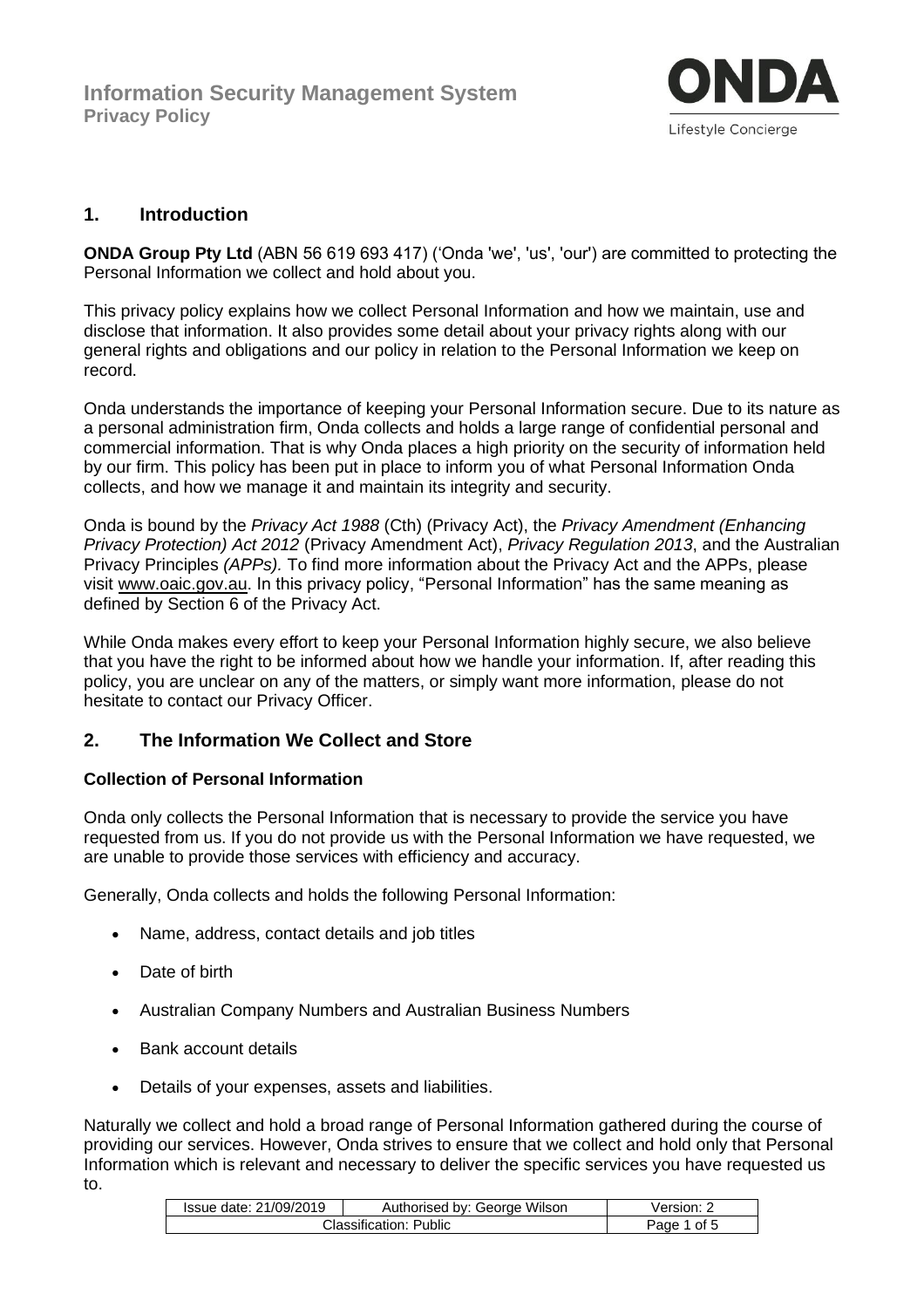# **Information Security Management System Privacy Policy**



Onda will collect Personal Information only by lawful and fair means.

The Personal Information will usually only be collected from you, your authorised representatives or from publicly available sources. We will only collect Personal Information from a third party if you have consented to such collection or you would reasonably expect us to collect the Personal Information in this way.

We may also collect Personal Information about you through contact mailboxes or the registration process.

#### **Sensitive information**

Occasionally, Onda may need to collect and hold sensitive information; this includes information about an individual's racial or ethnic origin, membership of a political association, religious beliefs or affiliations, membership of a professional or trade association, membership of a trade union, or criminal record.

Sensitive information is subject to a higher level of privacy protection than other Personal Information, and may only be collected with consent, except in specified circumstances. Consent is generally not required to collect Personal Information that is not sensitive information. Sensitive information must not be used or disclosed for a secondary purpose unless the secondary purpose is directly related to the primary purpose of collection and within the reasonable expectations of the individual, and it cannot be used for the secondary purpose of direct marketing.

#### **Government identifiers**

At times, Onda may ask you to provide details regarding certain government assigned identification numbers (e.g. tax file numbers, etc.) to assist us in providing your agreed services. We will only use these government identifiers where it is necessary and lawful to do so, and we will not otherwise use these identifiers within our own organisation.

### **Information the law requires us to collect**

Onda is not required by law to collect any particular Personal Information.

### **Personal Information quality**

Our aim is to ensure that at all times your Personal Information is accurate, complete and current. In order for us to accomplish this, you need to provide true, accurate, up-to-date and complete information about yourself where requested and inform us of any changes.

If you discover any inaccurate or incomplete information, please contact us so that we can correct the information.

### **3. How We Use Personal Information**

### **Purposes of collection**

We primarily collect Personal Information to allow us to provide the services you have requested.

However, Onda may also use the Personal Information to send newsletters concerning various financial and taxation matters, invite you to seminars or events, and to inform you of developments at the firm. If you would like to opt out of receiving this type of information, please contact us. Our contact details are listed at the end of this document.

| Issue date: 21/09/2019        | Authorised by: George Wilson | Version:       |
|-------------------------------|------------------------------|----------------|
| <b>Classification: Public</b> |                              | 2 of 5<br>Page |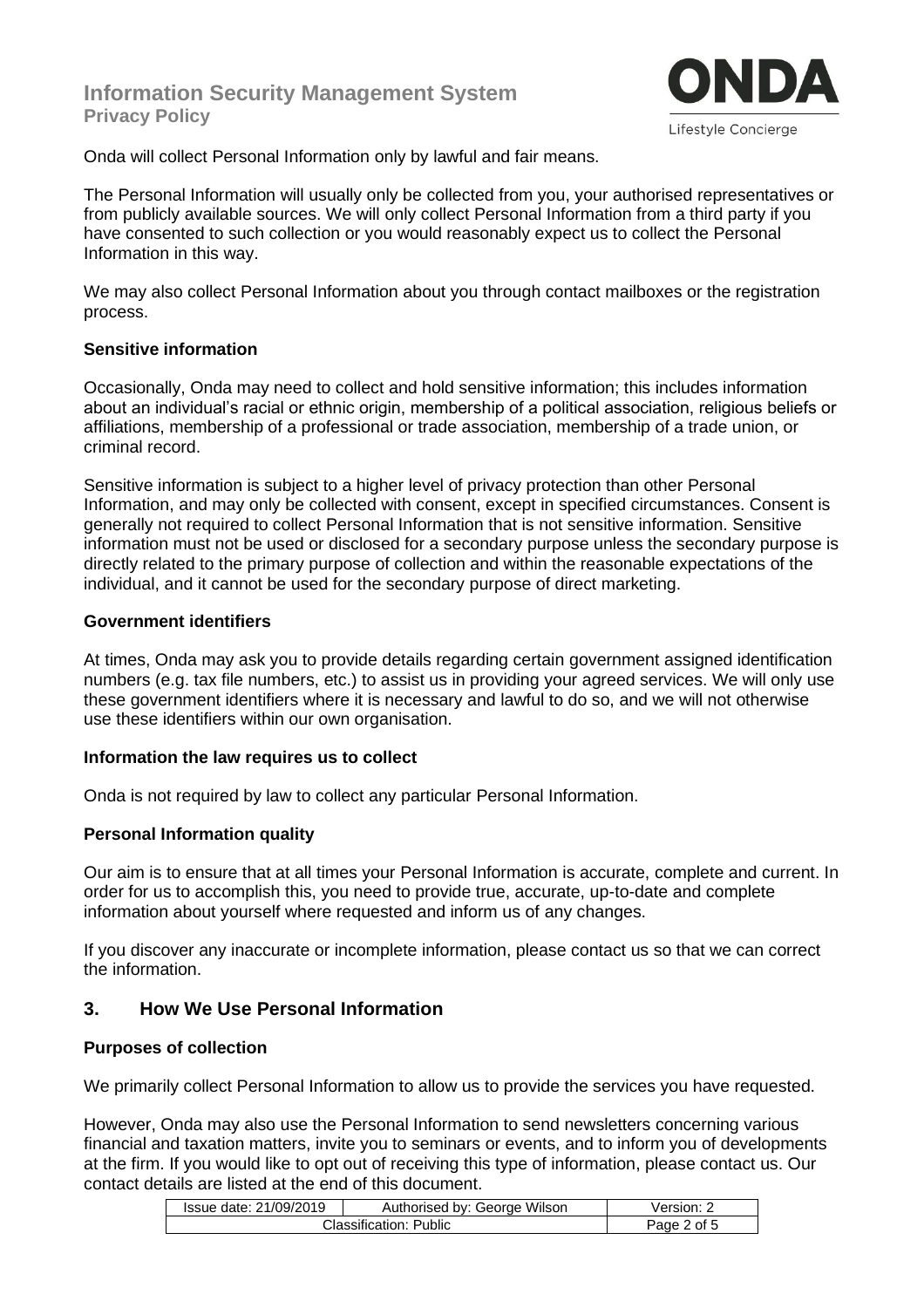

We will never sell, rent or trade any of your Personal Information to a third party.

Unless you have given us prior consent, or it is required or authorised by law, we will never disclose Personal Information about you to a third party.

# **4. Information Sharing and Disclosure**

### **Third parties**

You should be aware that Onda may have to disclose Personal Information to the following third parties: the Australian Taxation Office, ASIC, Centrelink, your solicitors, your bank and financial institutions, any related corporations or affiliate practices and any other organisations to which you normally disclose information of this kind.

In addition to the above-named parties, there are other third parties which may, on occasion, have access to your Personal Information, such as IT technicians working onsite, or potential buyers carrying out due diligence on our practice.

### **Business transfers**

If Onda is involved in a merger, acquisition, or sale of all or a portion of our assets, your information may be transferred as part of that transaction, but we will notify you (for example, via email and/or a prominent notice on our website) of any change in control or use of your Personal Information or files, or if either become subject to a different Privacy Policy. We will also notify you of choices you may have regarding the information.

### **Cross-border disclosure**

From time to time during the completion of your work, Onda may engage various staff and / or contract personnel including overseas contractors who we consider appropriate for the completion of your work. These personnel will have access to your accounting and taxation records only for the purpose of completing the accounting and taxation engagements agreed. In all cases these personnel will be subject to our supervision and control and are required to protect your Personal Information in a way that, overall, is at least substantially similar to the APPs.

### **Non-private or Non-Personal Information.**

We may disclose your non-private, aggregated, or otherwise non-Personal Information, such as usage statistics of our service.

# **5. Accessing, Changing or Deleting Your Information**

## **Accessing your Personal Information**

You can ask Onda to provide you with access to all Personal Information that we hold about you. You will never be charged a fee for submitting a request to access to your Personal Information, though we reserve the right to charge you a fee for the access itself.

If, after you ask to see your Personal Information, we refuse your request, we will give you a reason for this decision.

Onda do not have to provide access where the Personal Information relates to existing or anticipated legal proceedings between Onda and an individual, and the information would not be

| Issue date: 21/09/2019 | Authorised by: George Wilson | √ersion:    |
|------------------------|------------------------------|-------------|
| Classification: Public |                              | Page 3 of 5 |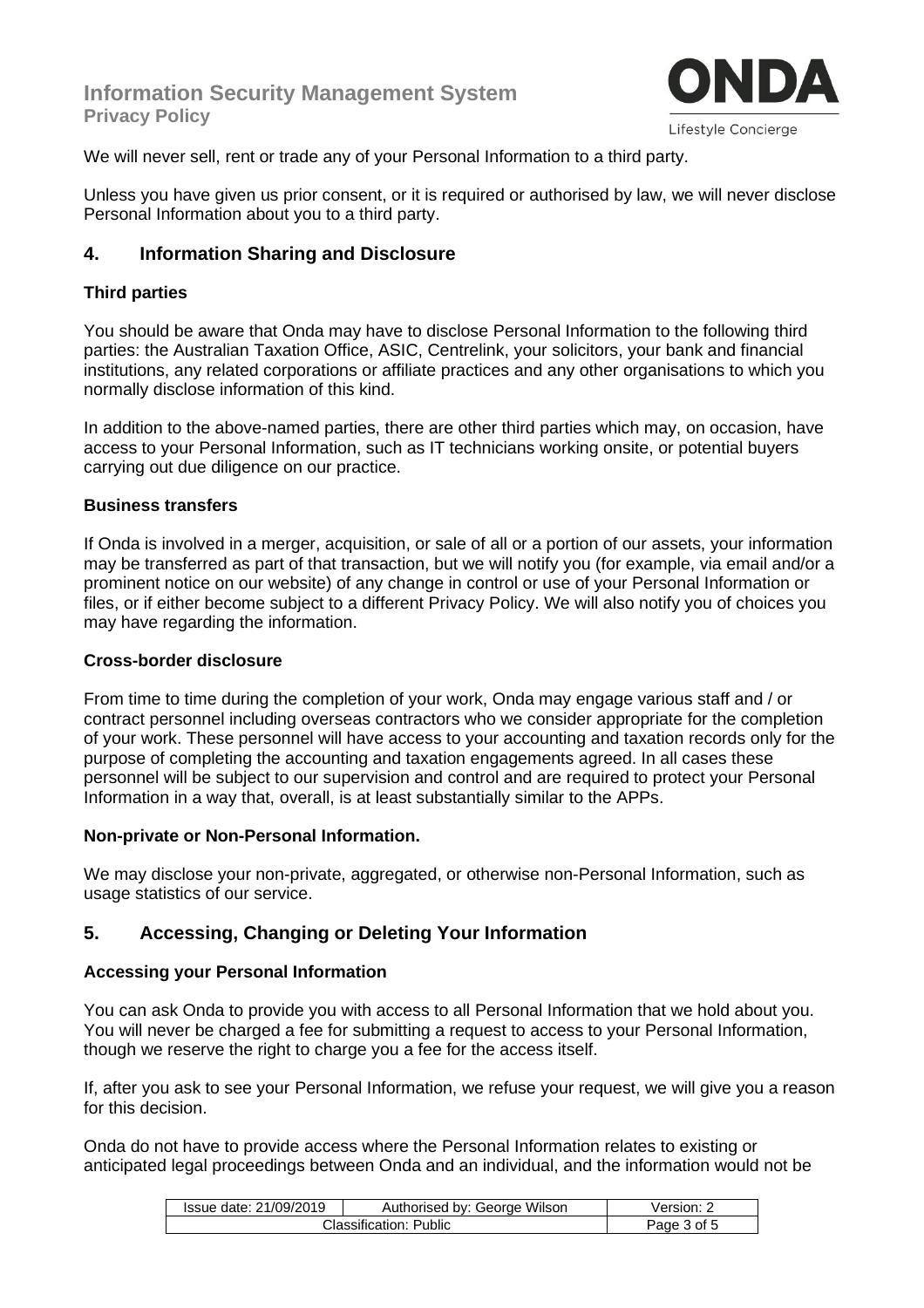# **Information Security Management System Privacy Policy**



Lifestyle Concierge

accessible by the process of discovery in those proceedings; where denying access is required or authorised by law; or when providing access would be unlawful.

To submit a request for access to your Personal Information, please contact us. Our contact details are listed at the end of this document.

### **Changing or Deleting your Personal Information**

All Onda clients can request changes to, or deletion of, Personal Information by contacting your account manager or privacy@ondagroup.com.au. In some cases, we may retain copies of your information if required by law.

### **6. Data Retention**

We will retain your information for as long as your account is active or as needed to provide you services. We may retain and use your information as necessary to comply with our legal obligations, resolve disputes, and enforce our agreements. Consistent with these requirements, we will try to delete your information quickly upon request. Please note, however, that backed-up versions might exist after deletion.

### **Discarding your Personal Information**

Onda will hold any Personal Information used in the provision of your services for up to seven (7) years after completion of those services, after which all available files will be destroyed or deleted securely.

## **7. Security**

### **Securing your Personal Information**

Onda is committed to maintaining the security and confidentiality of the data you provide Onda and we will take all reasonable precautions to protect your Personal Information from unauthorised disclosure, use or alteration.

Your Personal Information will be held either physically in our offices or electronically.

In order to keep your Personal Information secure, we have a number of systems in place. All computer access is password-protected and provided through a firewall, and all computers run antivirus software. Our offices are supplied with secure shredding bins, and our office is fully secured with security keys required for entry. Our practice management systems also provide access to client information only to those staff who are authorised to view it.

There are inherent risks in transmitting information across the internet and we do not have the ability to control the security of information collected and stored on third party platforms.

We follow generally accepted standards to protect the information submitted to us, both during transmission and once we receive it. No method of electronic transmission or storage is 100% secure, however. Therefore, we cannot guarantee its absolute security. If you have any questions about security, you can contact us at [privacy@ondagroup.com.au.](mailto:privacy@ondagroup.com.au)

Our website may include links to other websites whose privacy practices may differ from those of Onda. If you submit Personal Information to any of those sites, your information is governed by their privacy statements. We encourage you to carefully read the privacy statement of any website you visit.

| Issue date: 21/09/2019 | Authorised by: George Wilson | version:    |
|------------------------|------------------------------|-------------|
| Classification: Public |                              | Page 4 of 5 |